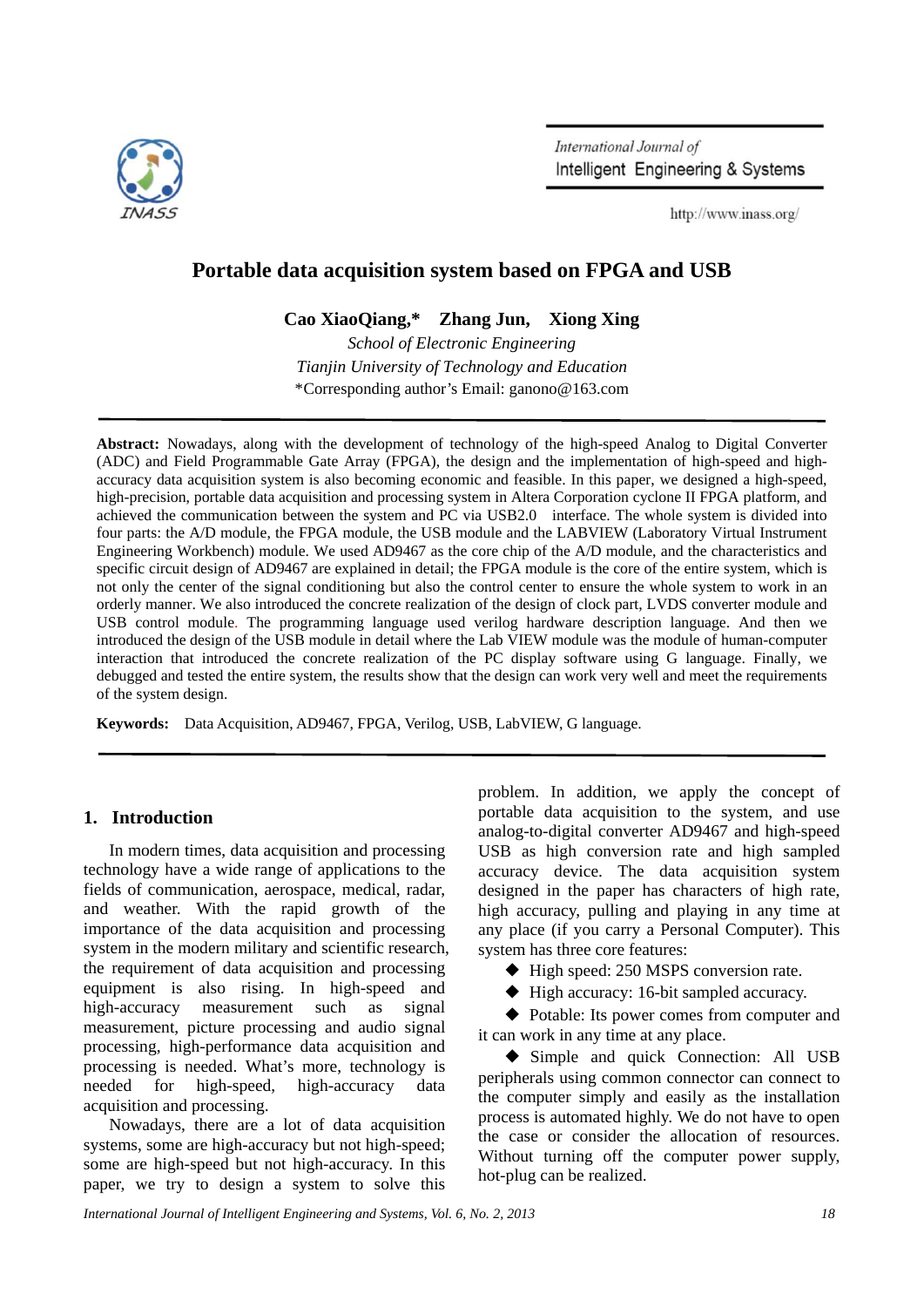# **2. The Overall Design of System**

This system mainly consists of four parts: an A/D module, an FPGA module, a USB module and a LABVIEW module. The A/D module is data acquisition and then converts the acquired analog signal into digital signal. The main responsibility of FPGA module is processing the digital signal, including digital signal detection, calibration and control of other chip. The main responsibility of the USB module is transmitting the digital signal to the host computer using USB2.0 high-speed interface. The main responsibility of LABVIEW module is display of the man-machine interface. You can see the block diagram of the overall design of system in Figure 1.



Figure 1 The structure block diagram

## **3. The A/D Module**

#### **3.1 Key features of AD9467**

The A/D module is responsible for collecting analog data and it converts the analog data to a digital signal to feed to the subsequent processing module. Taking into account the low-power, high-speed and high-accuracy requirements, we selected an ADC chip of AD9467 of ANALOG DEVICES Corporation. The AD9467 is a monolithic and Intermediate Frequency (IF) sampling analog-to-digital converter (ADC). It is optimized for high performance over wide bandwidths and ease of use. Key features of AD9467:

- ◆ High speed: 250 MSPS conversion rate.
- ◆ High accuracy: 16-bit sampled accuracy.

◆ Ultra-low Power: The internal power-down feature supported via the SPI and typically consumes less than 5mW when disabled.

◆ Strong anti-jamming capability: Data outputs are LVDS compatible (ANSI-644 compatible), a low voltage differential input clock and include the means to reduce the overall current needed for short trace distances.

◆ Double voltage power supply: The ADC requires 1.8V and 3.3V power supplies for full performance operation.

◆ Optional features: Optional features allow users to implement various selectable operating conditions, including input range, data format select, and output data test patterns.

◆ Ease of use: On-chip reference, high input impedance buffer, adjustable analog input range, and an output clock to simplify data capture.

## **3.2 Schematics**

#### **3.2.1. Differential input schematic**

There are several ways to drive the AD9467. For applications, the SNR and SFDR are key parameters. In this paper, using the ADL5562 differential drivers to drive the AD9467 provides an excellent and flexible gain option to interface to the ADC for both base- band and high IF applications, as shown in the schematic in Figure 2. Using an amplifier also provides better isolation from the preceding stages as well as better pass-band flatness. Performance plots of these amplifiers can also be seen in Figure 3.

#### **3.2.2. Clock input schematic**

For optimum performance, the sample clock inputting CLK+ and CLK- of AD9467 should be clocked with a differential signal. This signal is typically ac-coupled to the CLK+ and CLK- pins via a transformer or capacitors. These pins are biased internally and require no additional biasing.

Figure 4 shows a schematic for clocking the AD9467. The low jitter clock source is converted from a single-ended signal to a differential signal using an RF transformer. The back-to-back Schottky diodes across the secondary transformer limit clock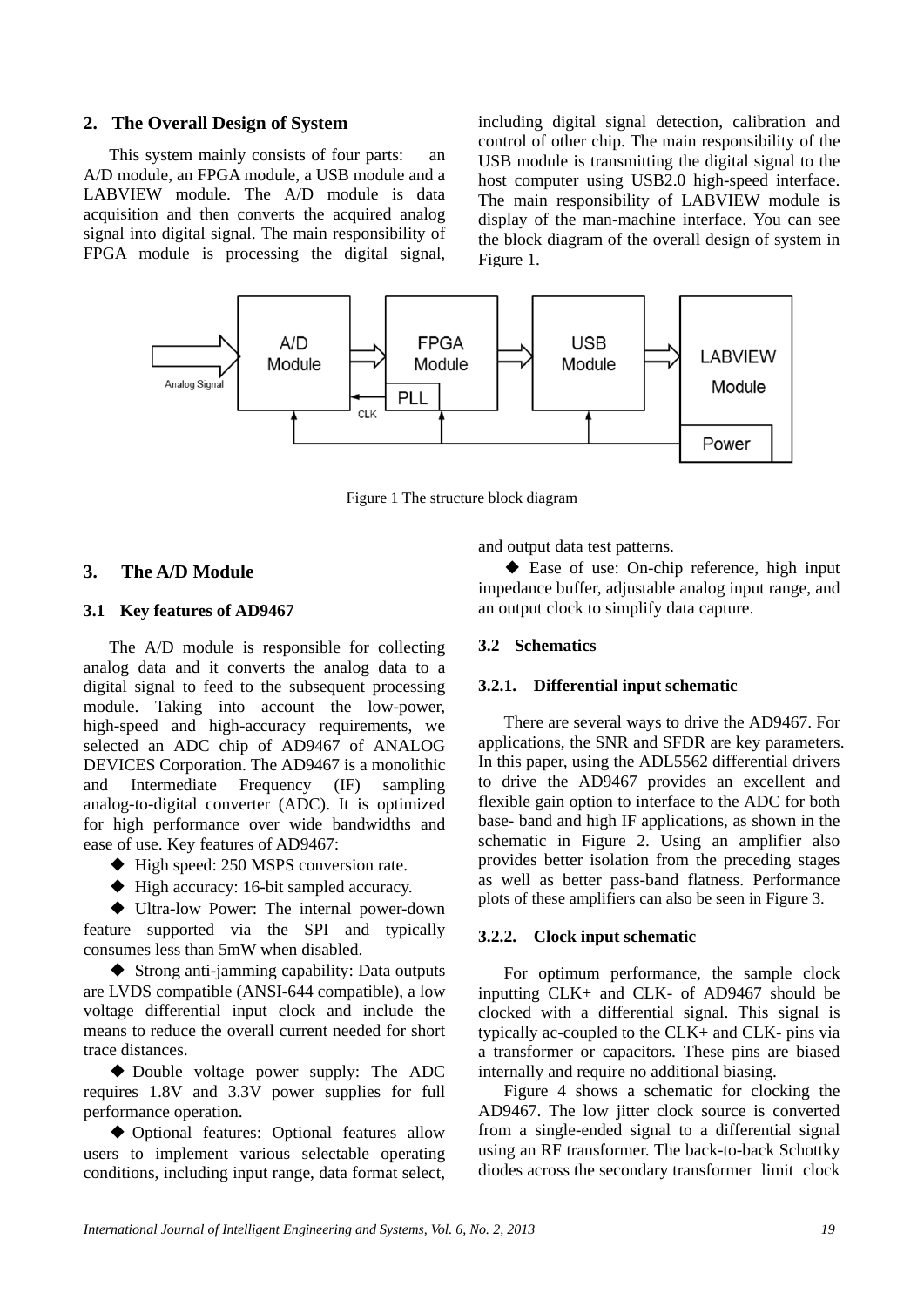

Figure 2 Wideband differential amplifier input circuit schematic using the ADL5562



Figure 3 Single-tone FFT performance plot using the ADL5562 amplifier,  $gain = 6$  dB, and the AD9467-250

excursions into the AD9467 to approximately 0.8 Vp-p differential. This helps prevent the large voltage swings of the clock from feeding through to other portions of the AD9467, and it preserves the fast rise and fall times of the signal, which are critical to low jitter performance.



Figure 4 Transformer-coupled differential clock schematic

#### **3.3 Caution**

#### **3.3.1. Digital output coding**

It needs to be noted that, the chip is affected by the working voltage in practice and has some inherent error, so the output digital signal is not strictly 0 level, i.e. there may be a bias, when the  $VIN = 0V$ . This bias will have a huge impact on the subsequent power spectrum estimates. For example, when the AD9467 high-speed data acquisition module works in the following circumstances:  $AVDD1 = 1.8V$ ,  $AVDD2 = 3.3V$ ,  $AVDD3 = 1.8V$ ,  $DRVDD = 1.8$  V, the specified maximum sampling rate, 2.5V pp differential input, 1.25V internal reference,  $\text{AIN} = -1.0 \text{dBFS}$ , DCS on, default SPI settings, unless otherwise noted. The sampling result of 0V is from 31,222 to 34,314, while the theoretical value should be 32768, so the bias is about 1546 points. The bias needs to be rectified by means of programming (sampling signal  $+$  /-1546). If we do not correct the bias, the system will generate a lot of low frequency and DC components that will drown the small sampling signal.

#### **3.3.2. Power source**

■ Separate analog power and digital power:

The stability of AD9467 power supply must be good. The AD9467 digital and analog power supplies should be separated to prevent high-speed digital output change from being coupled into the analog power switch current. A 0.01-0.1μF ceramic capacitor is placed as close as possible to the power to filter the wave of high-frequency and a paralleled 10μF tantalum capacitor to filter the low frequency noise.

#### **4. The FPGA Module**

This module includes the design of hardware and software. The specific design is in the following.

#### **4.1 Hardware**

In the design of hardware of this module, only designing a FPGA minimum system will be able to meet the requirements of this paper. There are about reset circuit, the external clock circuit, power supply circuit, JTAG and AS download interface and debug circuit and so on in the FPGA minimum system, which will no longer be introduced in this paper.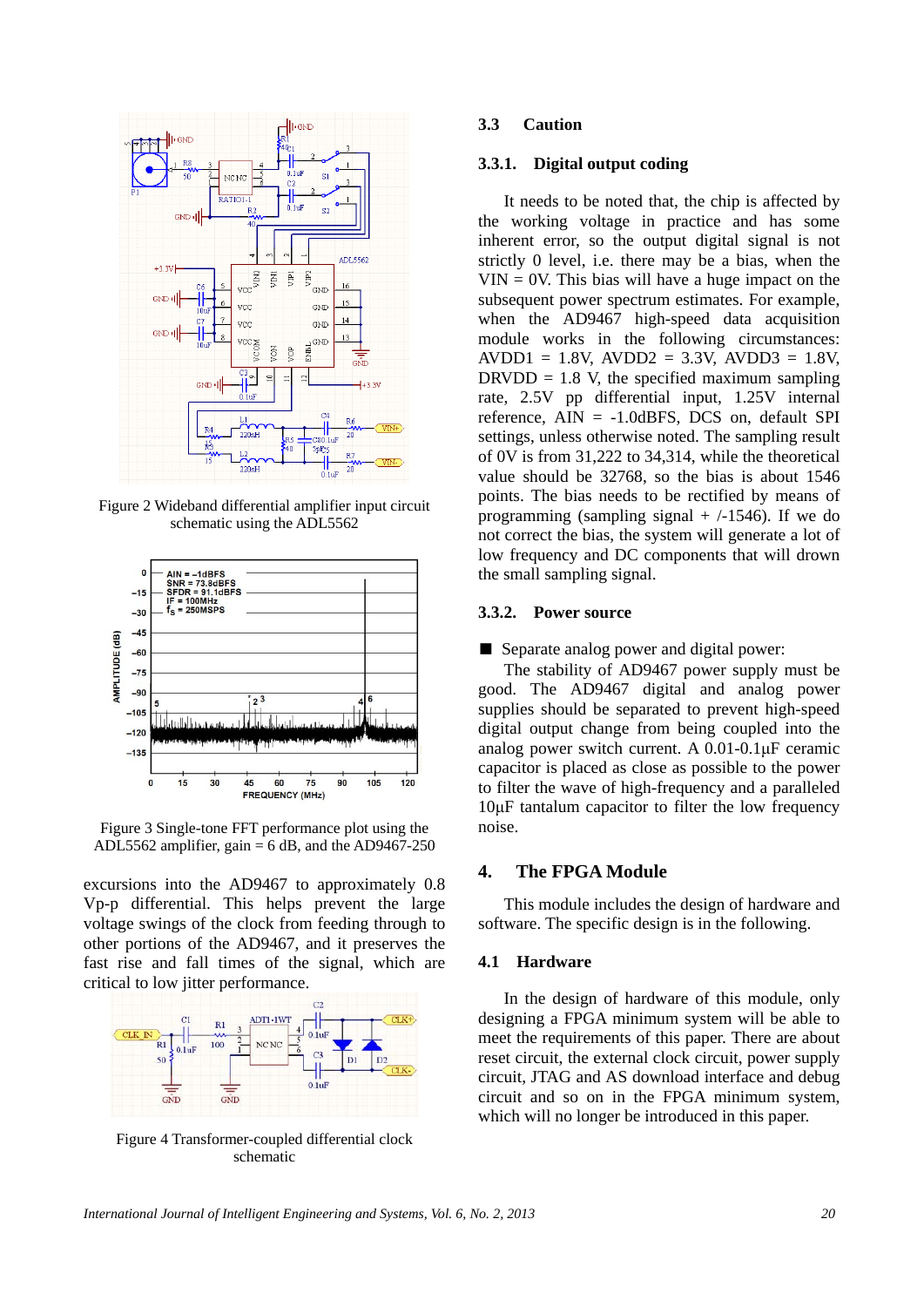### **4.2 Software**

The software design of FPGA mainly includes: the external input clock signal design of AD9467, the Software design of FPGA controlling USB interface device, and LVDS transmitter module.

#### **4.2.1. AD9467 external input clock signal**

FPGA chip's input signals include digital signal of 16 bits and one Synchronous clock signal, meanwhile FPGA needs to provide a clock signal of high frequency for ADC at the front. In order to provide clock signal for ADC, we use the PLLs (Phase-Locked Loop) of Quartus II.

The PLLs of Quartus II is also called The Flushbonading PLLs. Only in the FPGAs of Cyclone and Stratix PLLs is integrated. Altera Cyclone FPGAs, except that EP1C3 integrates one PLL, others integrate two PLLs. This kind of PLLs not only has superior performance, but also, according to needs, sets up the parameter, the phase shifting and the duty cycle of fractional frequency and frequency multiplication. There is an example of using PLL module to provide high clock signal to ADC, where it can change the value of the input clock signal of ADC only by changing some parameters, so it improves the flexibility of the system. The RTL diagram of PLL is shown in Figure 5.



Figure 5 The RTL diagram of PLL

The "inclk" is the clock signal of system, and its frequency is 50MHz. The PLL can set up the parameter of fractional frequency and multiplicate frequency and then put out. "clk\_out" is output pin, providing clock signal for ADC where the parameter is 250MHz due to multiplicate frequency. The "rst" is a PLL reset pin. The "locked" is showing output clock and is stable after PLL processing active high. Functional simulation diagram is shown in the following Figure 6.

|               |         | Value          | 20.203 ns                     | 22.143 ns | 24.083 ns |
|---------------|---------|----------------|-------------------------------|-----------|-----------|
|               | Name    |                | $20.5 \times 20.5 \text{ ns}$ |           |           |
| $\bigcirc$ 0  | clk_out | A <sub>1</sub> |                               |           |           |
|               | inclk   | A 1            |                               |           |           |
| $\mathbf{O}2$ | locked  | A <sub>0</sub> |                               |           |           |
|               | rst     | ΑO             |                               |           |           |

Figure 6 The timing simulation of PLL

#### **4.2.2. LVDS transmitter module**

The MegaWizard Plug-In Manager tool of Quartus II software offers IP for processing LVDS signal. In AD9467 chip, some LVDS share a single pin, such as D0 and D1, D2 and D3, -, D14 and D15. So we only set  $8 \times 2$  bits LVDS input channels and 8 bits output signals. In order to separate D0, D2, D4,-, from  $D1$ ,  $D3$ ,  $D5$ ,-. The "REG  $\overline{8}$ " module is added. Its function is shown in Table 1. When input clock signal "inclock" is up, put  $d$  in [7:0] to assign d\_out[7:0]. And when input clock signal "inclock" is down, put d in[7:0] to assign d out[15:8].

Table 1 Function of "REG\_8" module

| <b>Inclock</b> | <b>Assigning</b>                 |  |
|----------------|----------------------------------|--|
| Up             | $d_{out}[7:0] \le d_{in}[7:0]$   |  |
| Down           | $d_{out}[15:8] \leq d_{in}[7:0]$ |  |

The RTL diagrams of LVDS transmitter module is shown Figure 7.



Figure 7 The RTL diagram of LVDS transmitter module

# **4.2.3. Software design of FPGA controlling USB interface device**

We can see the connection block diagram of an EP2C8Q208C8N chip and a CY7C68013A-56PIN chip in Figure 8.

The CY7C68013A chip operates in slave FIFO mode and operates clock (IFCLK) supplied by external master.



Figure 8 The connection block diagram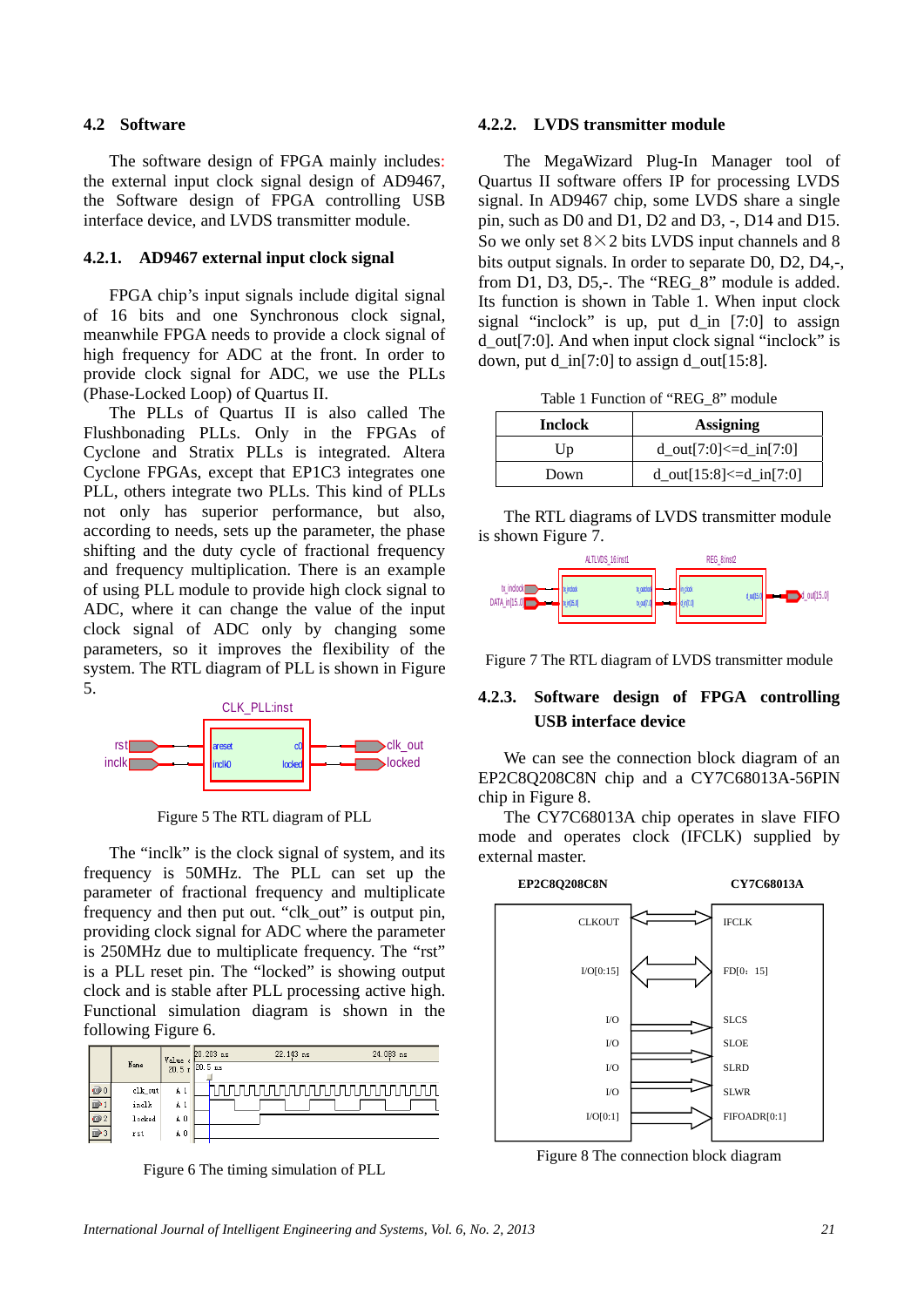The chip slave FIFO architecture has eight 512-byte blocks in the endpoint RAM that directly serve as FIFO memories and are controlled by FIFO control signals (such as IFCLK, SLRD, SLWR, SLOE, PKTEND). SLOE, SLWE, SLRD, PKTEND signals are active low and controlled by external master FPGA.

When writing signals in the FIFO, we set SLOE=0, SLWR=0 and the rising edge of IFCLK. When read out signals from the FIFO, SLOE=0, PLTEND=0 and the rising edge of IFCLK. The software is too long, so it is not given in this paper.

# **5. The USB Module**

In the design of USB module, the USB interface chip is CY7C68013A-56PIN of CYPRESS Corporation. The CY7C68013A-56PIN is a low price, strong function of high-speed Universal Serial Bus (USB) interface device.

#### **5.1 Key features of CY7C68013A-56PIN**

◆Single Chip Integrated USB 2.0 Transceiver, Smart SIE, Enhanced 8051 Microprocessor and Four Integrated FIFOs.

 $\blacklozenge$  Ultra Low Power: I<sub>CC</sub> No More than 85 mA in any mode.

◆8051 Code: Internal RAM is downloaded through USB.

◆8-Bit or 16-Bit External Data Interface.

#### **5.2 Hardware**

Figure 9 shows the external circuit schematic of CY7C68013A-56PIN which mainly includes: external clock circuit reset circuit and program storage circuit.

◆ There are usually two kinds of methods to provide clock signal for the CY7C68013A-56PIN chip:

One is to connect a crystal oscillator between XTALIN and XTALOUT of the CY7C68013A-56PIN chip; another method is to use one external clock source to connect directly to XTALIN pin, and XTALOUT pin is connected to none. This paper adopted the first method.

◆ EEPROM boot USB startups circuit:

 EEPROM is used to boot the USB device, we only need to write the VID and PID of USB device to the EEPROM chip and connect EEPROM chip to the  $I^2C$  bus of the USB chip. 24LC256, with  $I^2C$ serial bus interface, is EEPROM chip of MICROCHIP Company. A0-A2 are address input

pins. SCL and SDA are  $I<sup>2</sup>C$  bus serial clock pin and serial address pin. WP is writing-protect pin. When WP is high, we can only read data from the device for the protection of the hardware data. When WP is low, we can not only read data but also write data from the device. All the 24LC256 operations follow the  $I^2C$  serial bus operation timing.



Figure 9 The external circuit schematic of CY7C68013A-56PIN

#### **5.3 Software**

The USB module software design consists of two parts, of which one is the firmware program of USB chip, and the other is the drivers of USB host computer.

The USB firmware program is a program written into EROM or EPROM (programmable read-only memory). It is a program code cured in the USB chip and it is responsible for the control and coordination of the USB chip for the completion of the agreement dealing with the recognition of the USB device, relisted, the data communication between the device requests and USB peripherals with USB host computer. USB driver is the configuration file based on the operating system. It is a small piece of code added to the operating system which contains information about the hardware. When you install new hardware, the driver is an essential component. If you do not have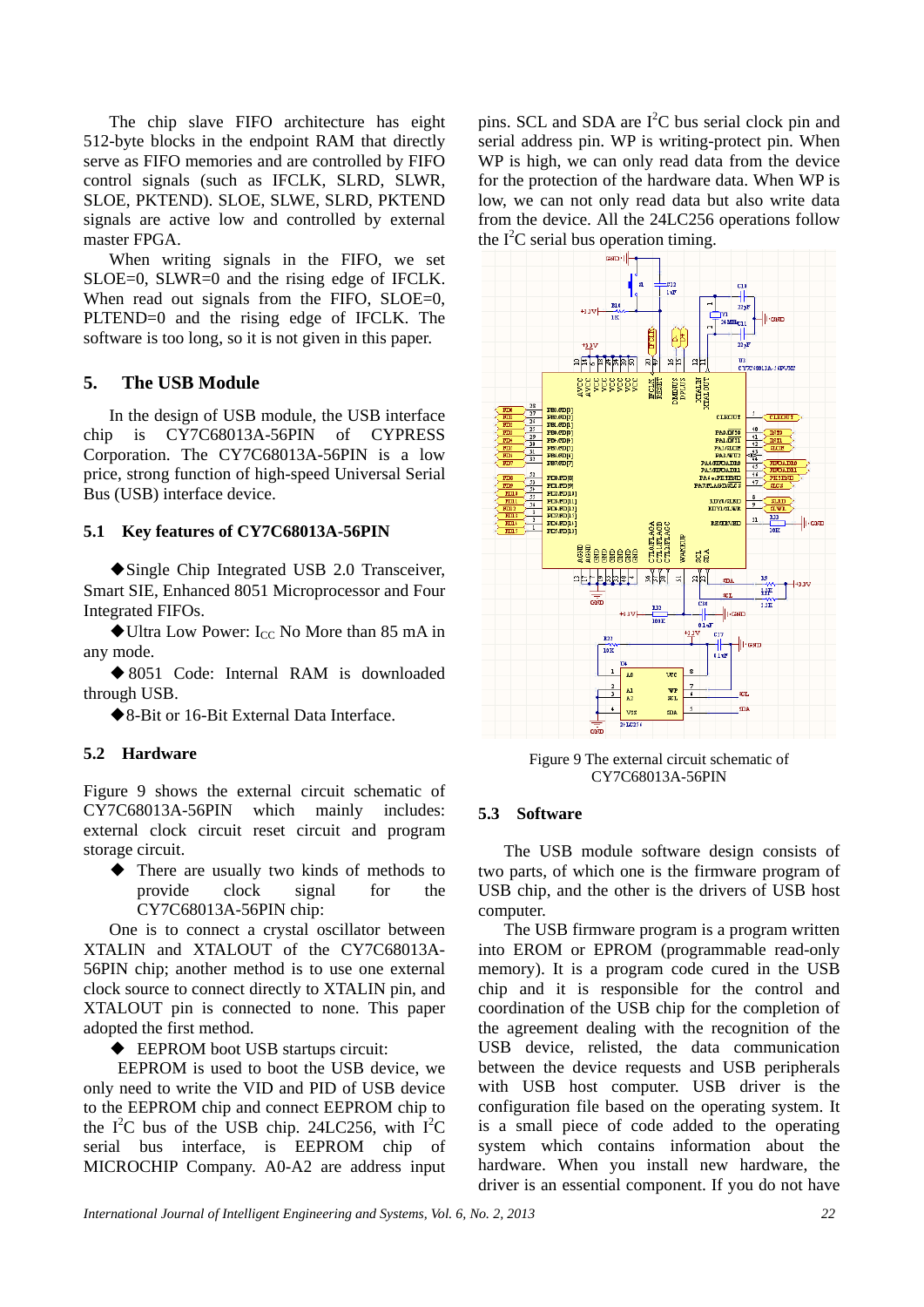a driver, the computer hardware will not work. With this information in the driver, the computer can communicate with the device. Host application communicates through the client driver and system USBI (USB Device Interface), and the collected data stream is processed according to the requirements needed based on Windows program. Figure 10 is the development diagram of USB software.



Figure 10 The block diagram of software development

#### **5.3.1. Firmware program**

For the firmware programming of USB chip, you can write it on the basis of chip resources. Cypress Corporation provides a development kit (CY3684 EZ-USB FX2LP Development Kit) for the most widely used EZ-USB chip. The development kit includes a typical firmware code; users can use it directly for developing and debugging the USB devices without any modification.

#### **5.3.2. Driver software**

The host computer uses the LabVIEW development platform, so the development of the driver program of this part needs to use NI-VISA development platform. This section is introduced in LabVIEW module.

### **6. The LabVIEW Module**

In order to accelerate the development of the entire system, we choose to use the graphical programming software LabVIEW.

#### **6.1 The main Advantages of LabVIEW**

◆Easy to learn and use: It adopts graphical

programming method (G Language) and provides a rich graphical control and engineers. If the users do not quite understand C language, B language Java or other text programmable languages, they can still easily use LabVIEW.

◆ Real-time compiler: The compiler built-in can complete the compilation automatically when users write program. Therefore if there is any syntax error when users write program, the error will be displayed immediately.

◆ By using the application builder we can publish EXE, dynamic link library, or the installation package easily.

◆Mixed programming: By using the technology of DLL, CIN node, ActiveX, NET or MATLAB script node, mixed programming can be achieved easily using LabVIEW and other programming languages.

◆Easy to communicate: LabVIEW provides a lot of drive and special tools, so it can connect and communicate with almost any interface with any interface.

◆ Powerful signal analysis and processing capacity: LabVIEW contains more than 600 analysis functions for data analysis and signal processing.

◆ Strong scalability: NI provides a number of add-on modules for the applications of LabVIEW in different areas such as real-time module, PID module, FPGA module, Data logging and DSC module, machine vision module and touch screen module.

# **6.2 NI-VISA**

The LabVIEW can control the USB device that it can identify, so LabVIEW needs to be installed with specific drivers program (NI-VISA). NI-VISA is virtual instrument software that can connect USB devices and LabVIEW easily.

Configure the NI-VISA:

Firstly, NI-VISA should have been installed on the computer before the USB device is connected. You should not install the USB device driver. We need three steps to configure the USB device in order to use the NI-VISA to control it:

1. Using DDW (Driver Development Wizard) to create an INF document.

2. Installing INF document and connecting USB devices that use INF documents.

3. Using the NI-VISA Interactive Control tool to test equipment.

The specific configuration is omitted in this paper.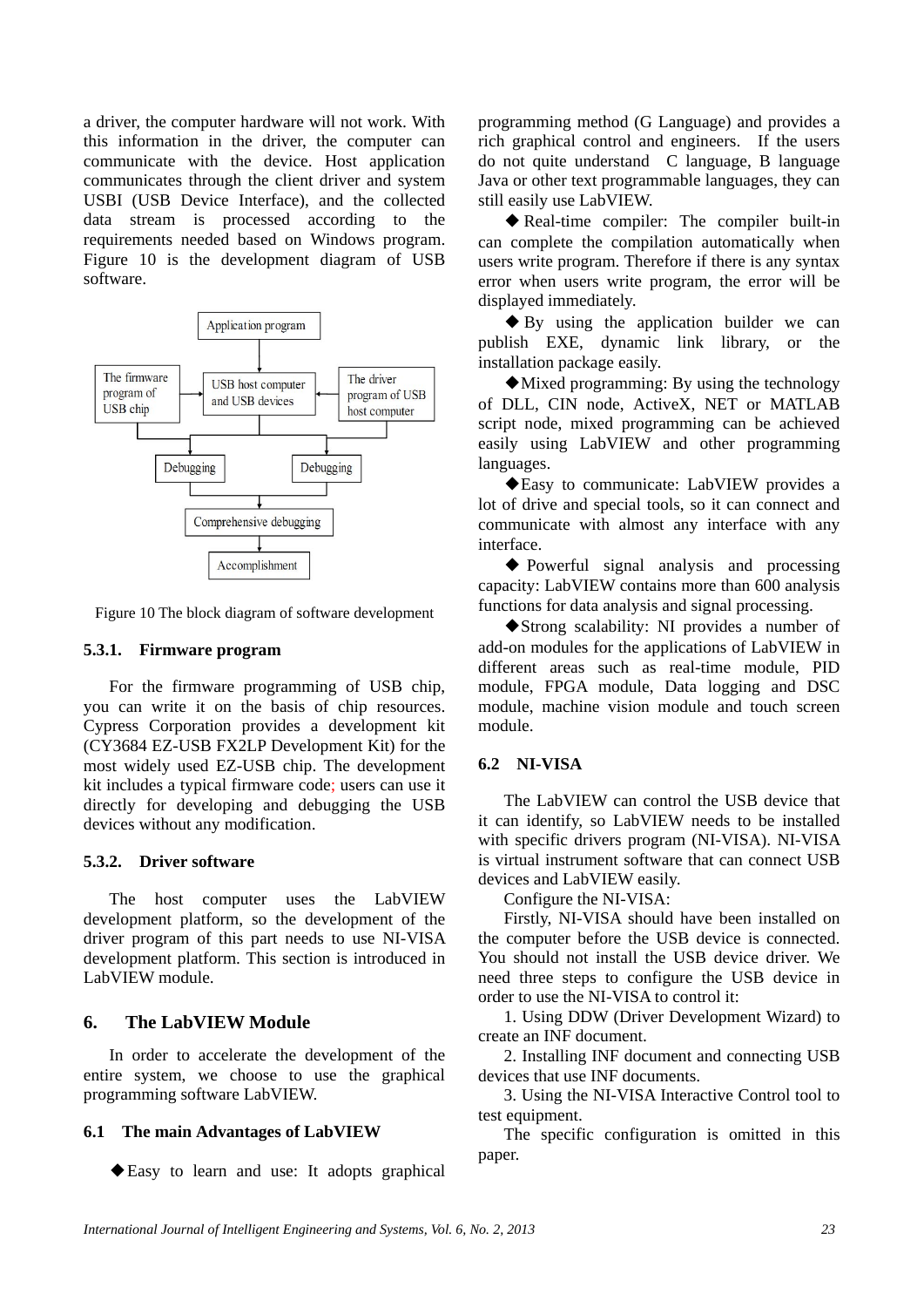

Figure 11 The main interface of the system

# **6.3 The software implementation of host computer**

In the system, we use a sequence structure to complete the design of the various sub-VI programs, and make it into a single module. Of course, each module is composed of smaller modules, so that not only the readability is enhanced, programming complexity is reduced, but also it is easy to maintain to make the block diagram clearer and at the same time, avoid a lot of repeat programming. Figure 11 is the main interface of the system.

# **7. Design of Supply Power**

The power system is the core of the entire hardware system whose performance is critical to the entire system. In this section we focus on the design of the power supply circuit.



Figure 12 The block diagram of power supply

#### **7.1 The overall design of power supply**

In the hardware circuit of the system, the supply voltage of AD9467 chip is 1.8V and 3.3V; the supply voltage of the FPGA chip EP2C8O208C8N is 1.2V and 3.3V; the supply voltage of the CY7C68013A is 3.3V. The external supply voltage can be obtained from the USB interface of PC, the voltage of the USB interface is 5V, so we need voltage regulators, the block diagram of the design is shown in Figure 12.



Figure 13 Power circuit schematic

#### **7.2 Hardware circuit schematic**

In the design of power circuit, we use the voltage regulators of AMS1117 series. The AMS1117 series of adjustable and fixed voltage regulators can provide 1A output current, so it is ideal for battery-powered systems. Figure 13 is a power hardware circuit schematic. AD9467, EP2C8Q208C8N and CY7C68013A have analog and digital ground, so in the power system we use the 10mH inductor to isolate the digital and analog ground, so that we can ensure the stable work of the chips and chips can work in the best condition.

#### **7.3 Feasibility analysis**

AMS1117 mainly provides electrical power for AD9467, EP2C8Q208C8N and CY7C68013A chips, as long as the AMS1117 output power is greater than power consumption of the AD946, EP2C8Q208C8N and CY7C68013A.

The output current of AMS1117 can be up to 1A.When the output voltage is 1.2V, the minimum value of the output power (P0) can be up to 1.2W. As the maximum power consumption (P1) of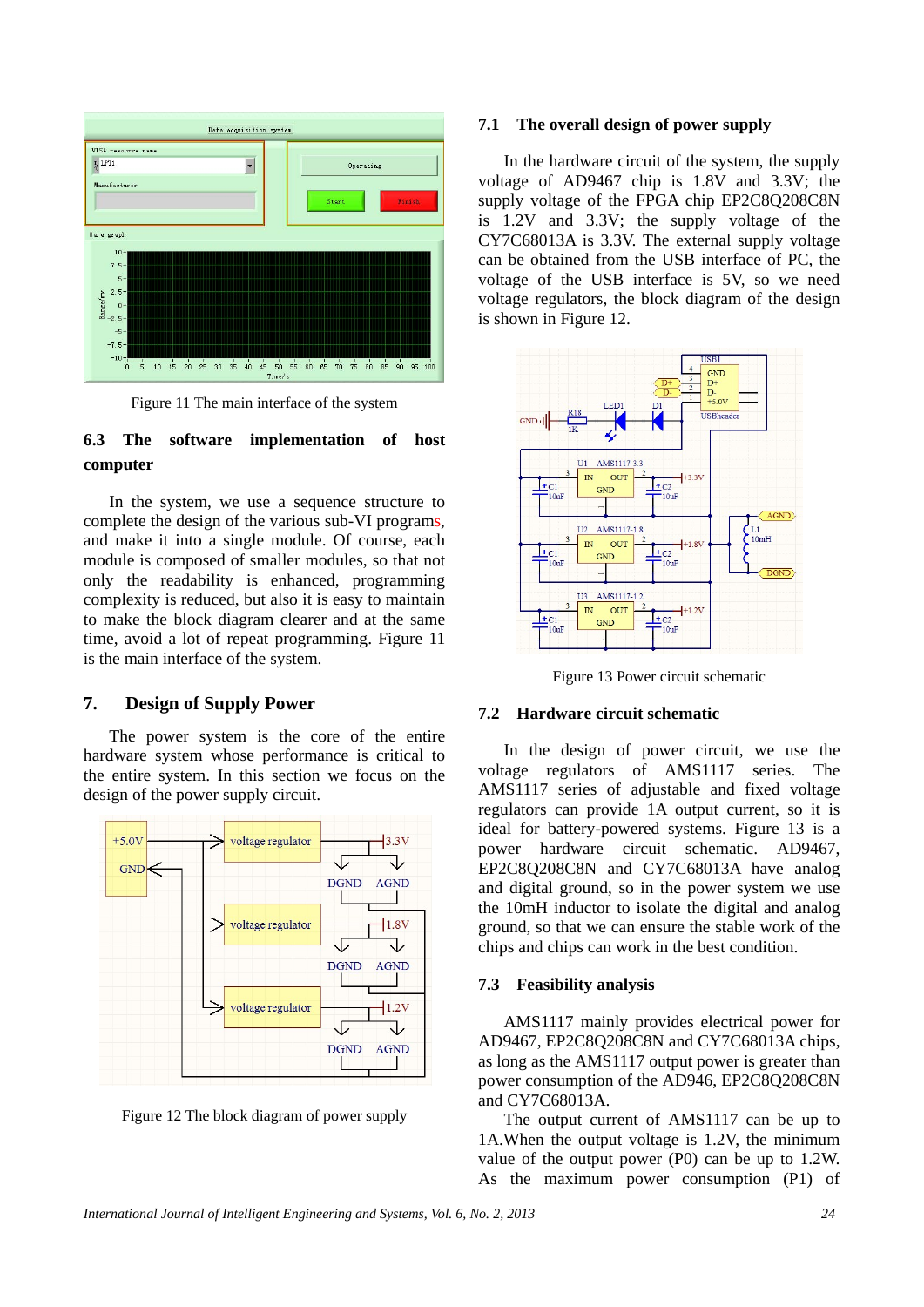AD9467 is 5mW; the maximum supply current of CY7C68013A is 85mA; the maximum power consumption (P2) is 280.5mW, therefore when working at the highest frequency, the power consumption of EP2C8Q208C8N (P3) is lower than 500mW. We can know:  $P0 > P1 + P2 + P3$ , so the design of power supply is feasible.

### **8. Test and Verify**

In this paper, the hardware design is mainly divided into two parts, of which one part is the analog signal acquisition, and the other part is the digital signal processing. Therefore, the test can be divided into analog signal acquisition test and digital signal processing test. Here are the follows.

In the Analog signal acquisition test, we use the Quartus II SignalTap II Logic Analyzer tool.

 $\Diamond$ AD9467 test:

Data outputs of AD9467 are LVDS compatible (ANSI-644 compatible), the purposes of debugging is transforming the LVDS signals into a standard binary code, and then, comparing it with the standard binary code of the ideal state in order to find the error value. Table 2 is the comparison table of measured output data signals and the ideal output signals. In this table, we only give five voltage contrasts.

Description:

※AD9467 the valid bit is 14 bits, the highest bit is invalid and the second highest bit is the sign bit.

※Input frequency of AD9467 is 50MHz.

※The analog input signal is a sine wave whose frequency is 1MHz and the lowest voltage is 0V.

Note: of course, when the waveform and frequency of the input signal is different, the error value may be different. Even with the same Table 2 The comparison table

| The<br>highest<br>voltage | The value<br>of ideal<br>wave peak | The value of<br>measured<br>wave peak | The error<br>value<br>(decimal) |
|---------------------------|------------------------------------|---------------------------------------|---------------------------------|
| 0v                        | 00 0000                            | 00 0100                               | 3                               |
|                           | 0000 0000                          | 0000 0011                             |                                 |
| 0.5v                      | 00 0000                            | 00 0001                               | 11                              |
|                           | 1111 1111                          | 0000 1010                             |                                 |
| 1v                        | 00 0001                            | 00 0010                               | 2                               |
|                           | 1111 1111                          | 0000 0001                             |                                 |
| 1.5v                      | 00 00 10                           | 00 00 10                              | 69                              |
|                           | 1111 1111                          | 1011 1010                             |                                 |
| 2v                        | 00 0011                            | 00 0011                               | 58                              |
|                           | 1111 1111                          | 1100 0101                             |                                 |

waveform and the same frequency, the measurement value may be different in different time.

When the input sine wave signals are set as follows: frequency is 3MHz, peak-to-peak voltage is 2v and trough voltage is 0V, the measured waveform is shown in Figure 14. In the drawings, d\_adc is data output bits of AD9467; d\_fpga is the digital signal after FPGA processing; clk\_adc is input clock (50MHz) of AD9467. There are 20 clk\_adc clock rising edges between two black bars. The output sine wave frequency can be calculated as 50/20 (MHz), consistent with the input frequency to meet the design requirements.



Figure 14 The measured waveform

 $\Diamond$ Spectrum analysis test:

Take sine wave for example, the set of signal source parameter is shown in Table 3. When the sampling rate is 10 MHz, the spectrum analysis diagram of sampled digital data is shown in Figure 15.

Table 3 Signal source parameter

| <b>Parameter</b>         | Value   |  |
|--------------------------|---------|--|
| Output frequency $(f_s)$ | 1 MHz   |  |
| High voltage( $V_H$ )    | $+1v$   |  |
| Low voltage( $V_L$ )     | $-1.5v$ |  |



Figure 15 Spectrum analysis diagram